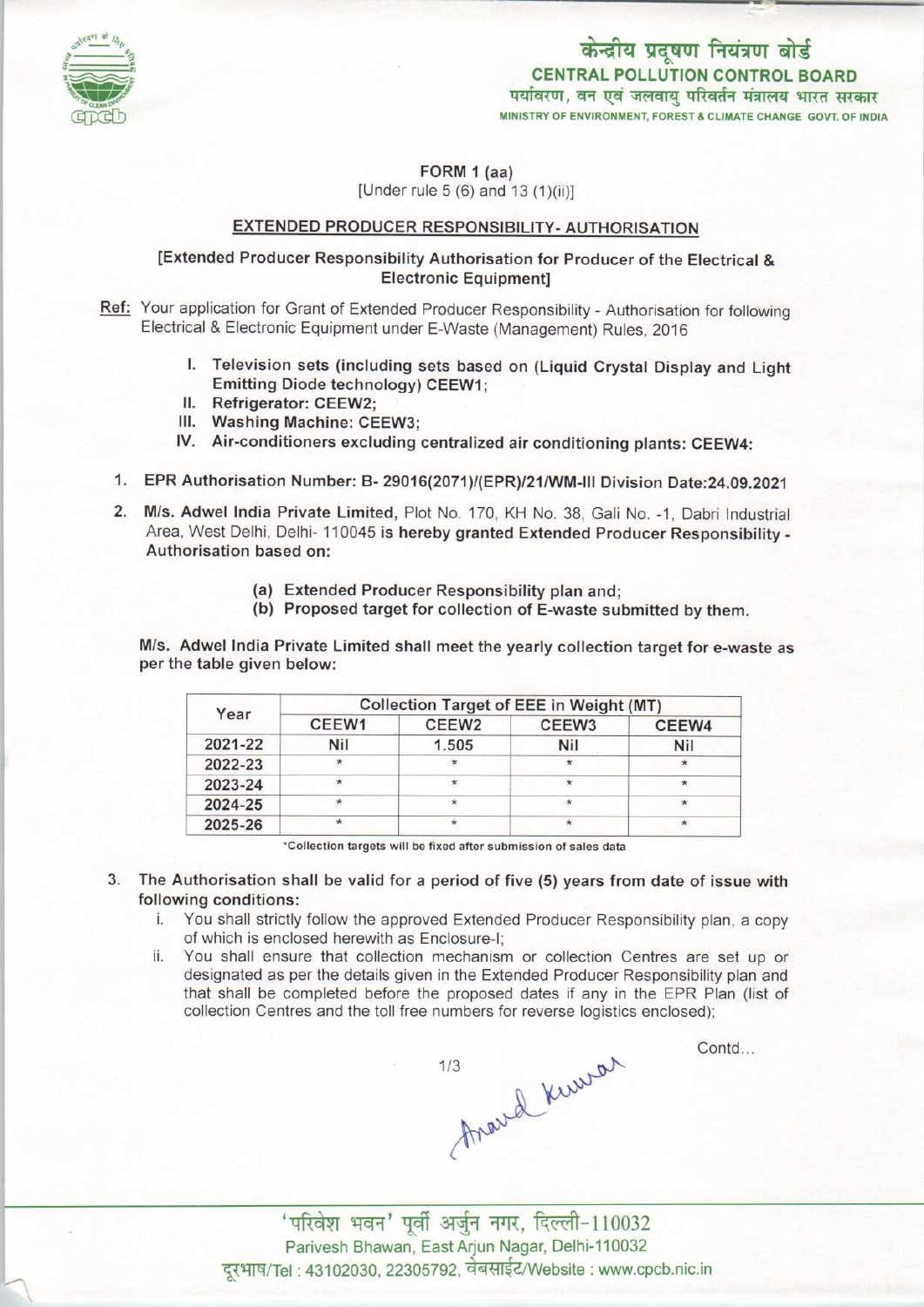

From pre page...

- iii. You shall ensure that all the collected e-waste is channelized to your dismantler/recycler M/s. Deshwal Waste Management Pvt. Ltd. P. No. 292 Sec 7, 1MT Manesar, Gurugram, and record shall be maintained at dismantler/recycler and at your end.
- iv. You shall maintain records, in Form-2 of these Rules, of e-waste and make such records available for scrutiny by Central Pollution Control Board;
- v. You shall file annual returns in Form-3 to the Central Pollution Control Board on or before 30th day of June following the financial year to which that returns relates.

#### vi. General Terms & Conditions of the Authorisation:

- a.The authorisation shall comply with provisions of the Environment (Protection) Act, 1986 and the E-waste (Management) Rules,2016 made there under;
- b.The authorisation or its renewal shall be produced for inspection at the request of an officer authorised by the Central Pollution Control Board;
- c.Any change in the approved Extended Producer Responsibility plan should be informed to Central Pollution Control Board within 15 days on which decision shall be communicated by Central Pollution Control Board within sixty days;
- d. It is the duty of the authorised person to take prior permission of the Central Pollution Control Board to close down any collection centre/points or any other facility which are part of the EPR plan;
- e.An application for the renewal of authorisation shall be made aslaid down in subrule (vi) of rule of 13(1) the E- Waste (Management) Rules, 2016;
- f.The Board reserves right to cancel/amend/revoke the authorisation at any time as per the policy of the Board or Government.

#### vii. Additional Conditions: -

- a) That the applicant will submit annual sales data along with annual returns;
- b) That the applicant has to ensure that the addresses of collection points provided by them in their EPR Plan are correct and traceable and the collection points/centres are functional;
- c) That the applicant will submit revised application for grant of EPR Authorisation in case of applicant adding/changing PRO or changing its EPR Plan;

 $2/3$ 

**Contd** 

Anamal Kuman